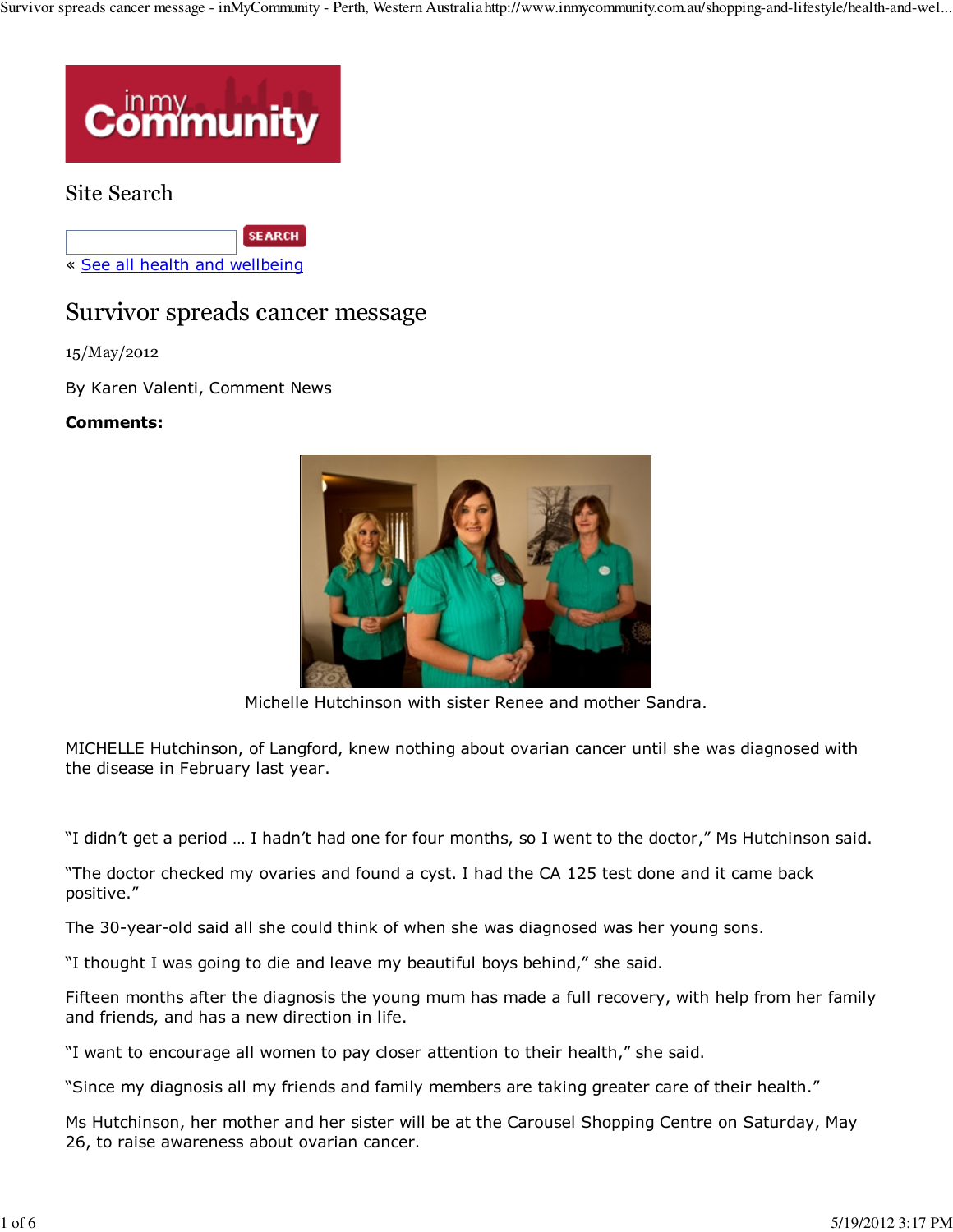They will host a sausage sizzle with all money raised to go towards ovarian cancer research.

The trio will also be giving out information kits about ovarian cancer.

 $\bullet$  SHARE  $\bullet$   $\bullet$   $\text{S}$ .

## Share your thoughts in 60 seconds!

Members : login to comment

| Your name:  |  |
|-------------|--|
| Your email: |  |

Your thoughts:

1000 Characters remaining

- $\Box$  I have read and agree with the terms and conditions for submitting a comment
	- **SEND**

#### **Sunday 20 May 2012**

- Min 10°C
- $•$  Max 25°C
- More details

### **Monday**



 $9 - 23^{\circ}C$ 

#### **Tuesday**



 $• 8 - 21°C$ 

## Most Popular Articles

- Hockey player honoured
- Killer dog breeds to face tighter leash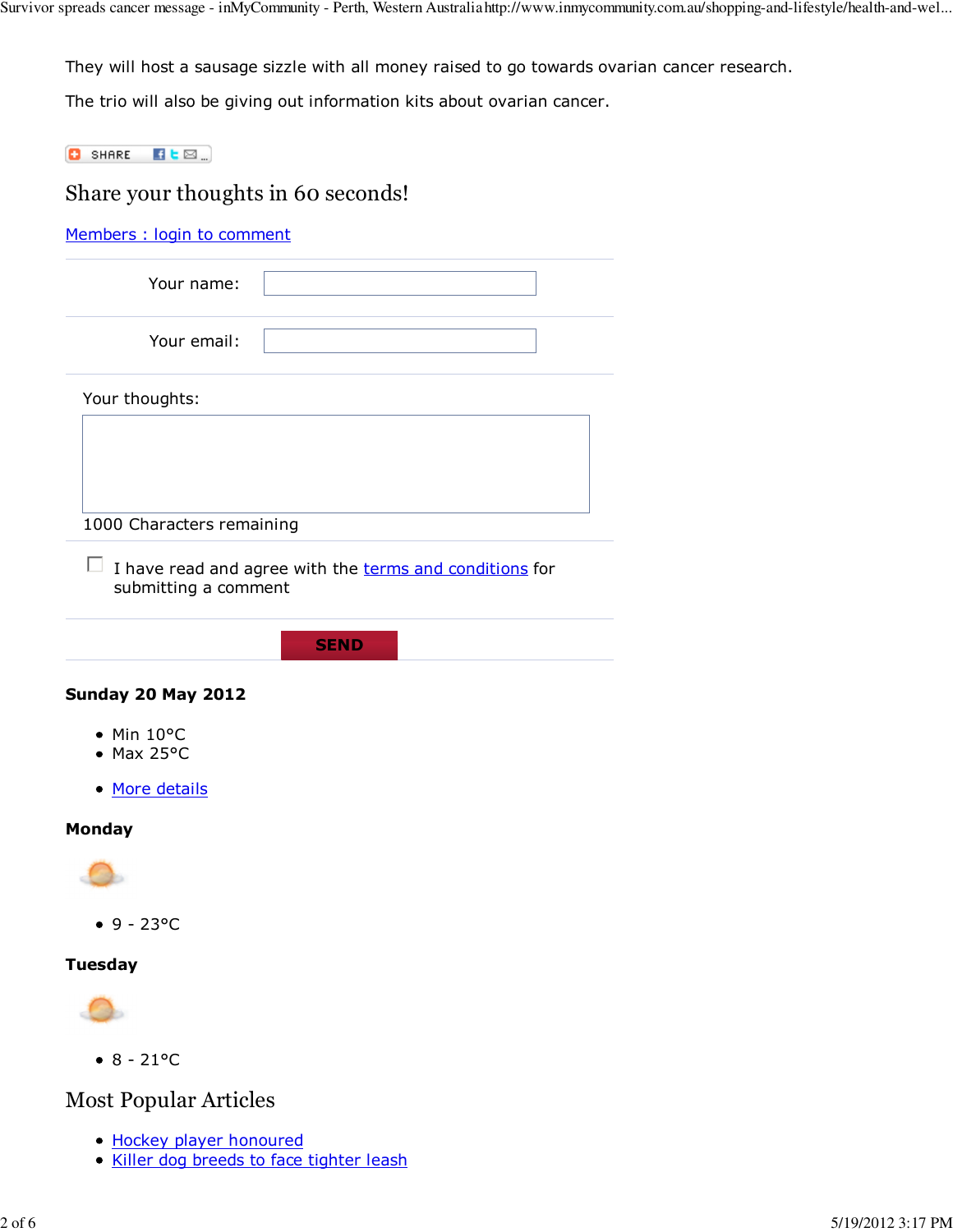- Dispirited Wally loses best mate
- Controversy over tattoo parlour near primary school
- State budget wishlist





# Latest Competitions

## **See all current competitions**



Win a share in \$20,000 of Coles groceries Go>:



Fuel up with Driveway Go>: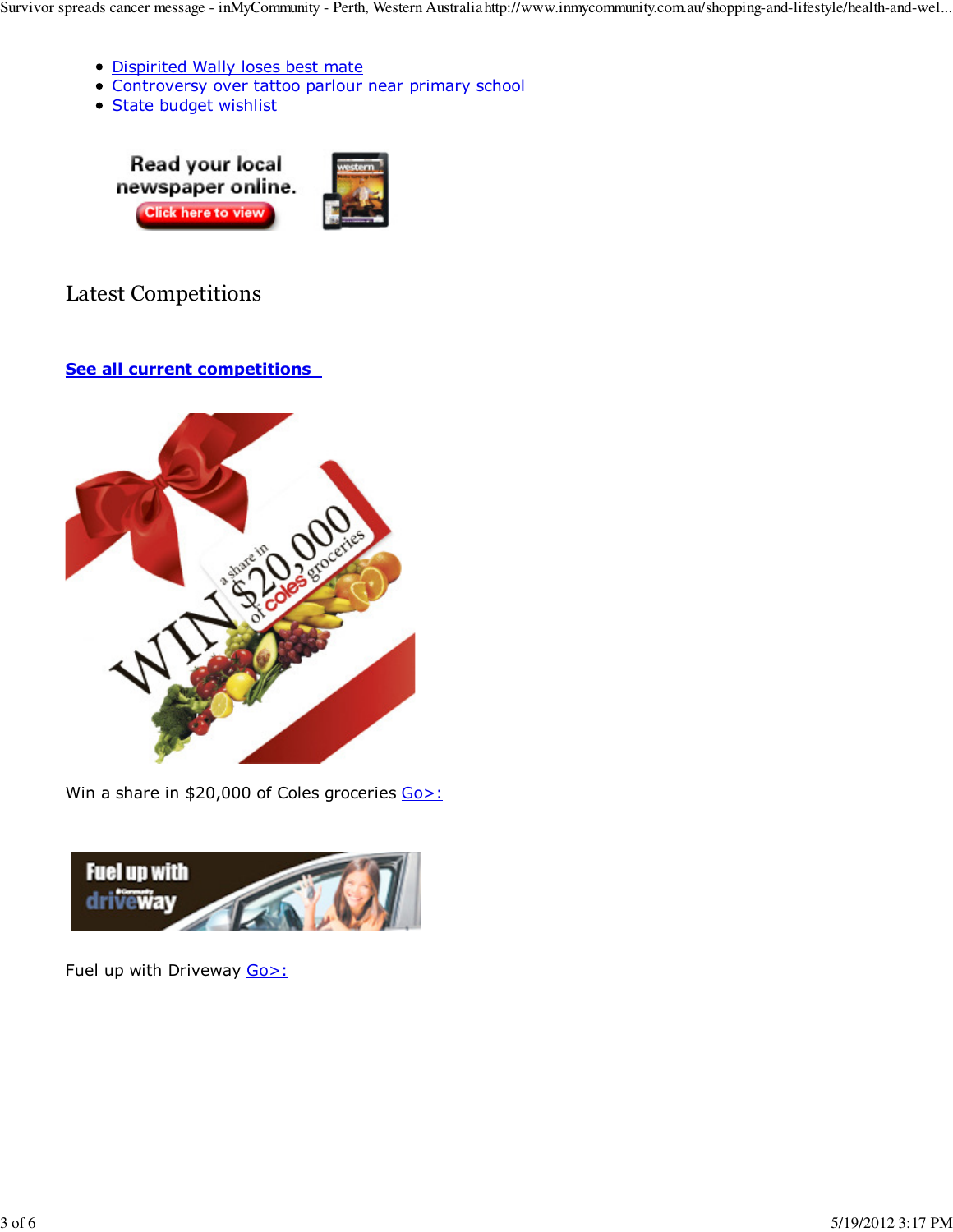

Win a double pass to Bel Ami Go>:



Win a romantic getaway for two at Fremantle's finest! Go>:



Win a double pass to the Good Food & Wine show Go>: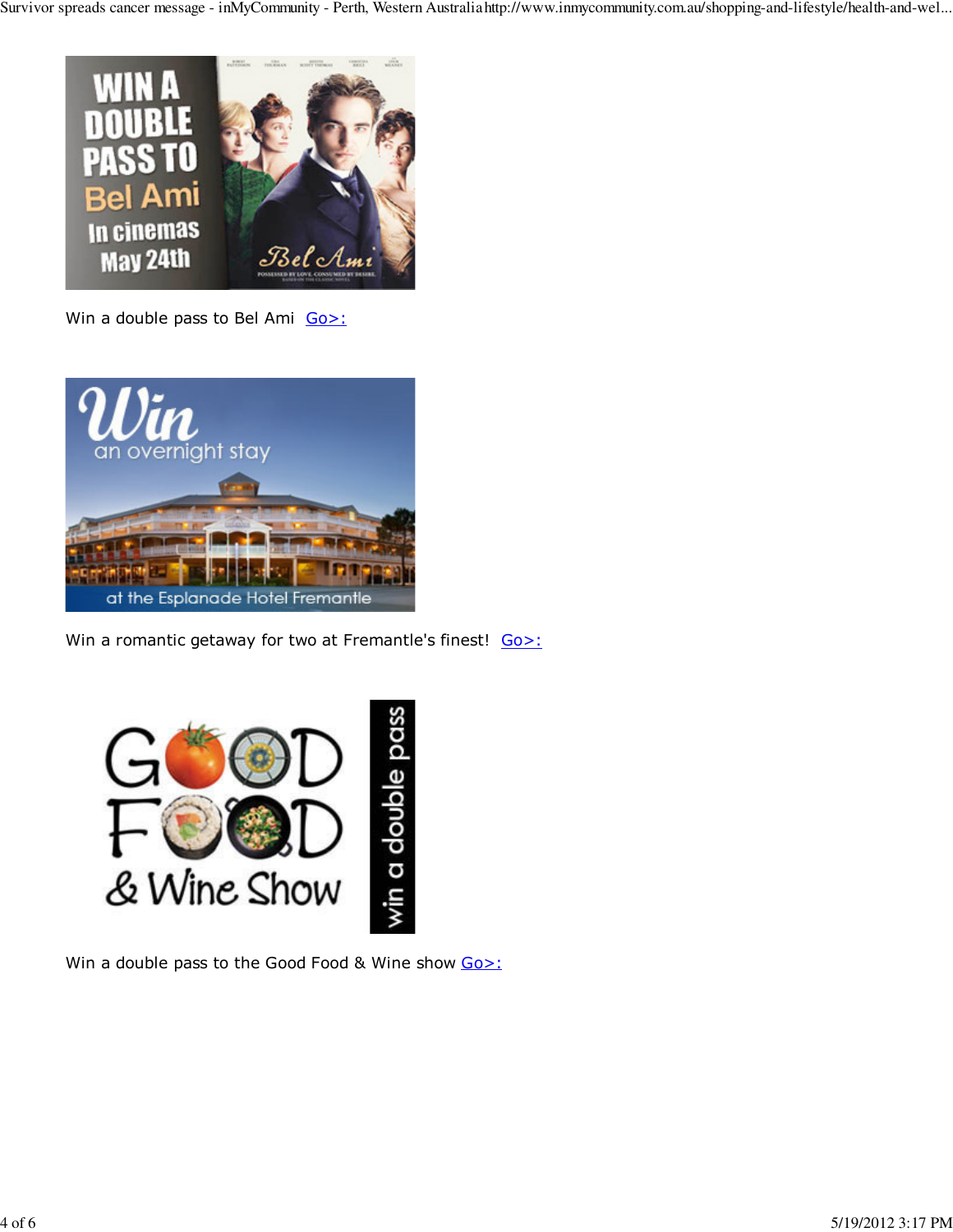

Win tickets to FRAGILE Go>:

## Featured Video Clips

## **2012 RAAF Pearce Air Show promo**

Community Newspaper Group Photographer Jon Hewson goes for a spin in a P/C-9A Hawk to help promote the 2012 RAAF Pearce Air Show on May 19 and 20. Video, images and editing by Jon Hewson.

**Circus performer Brenna Day**